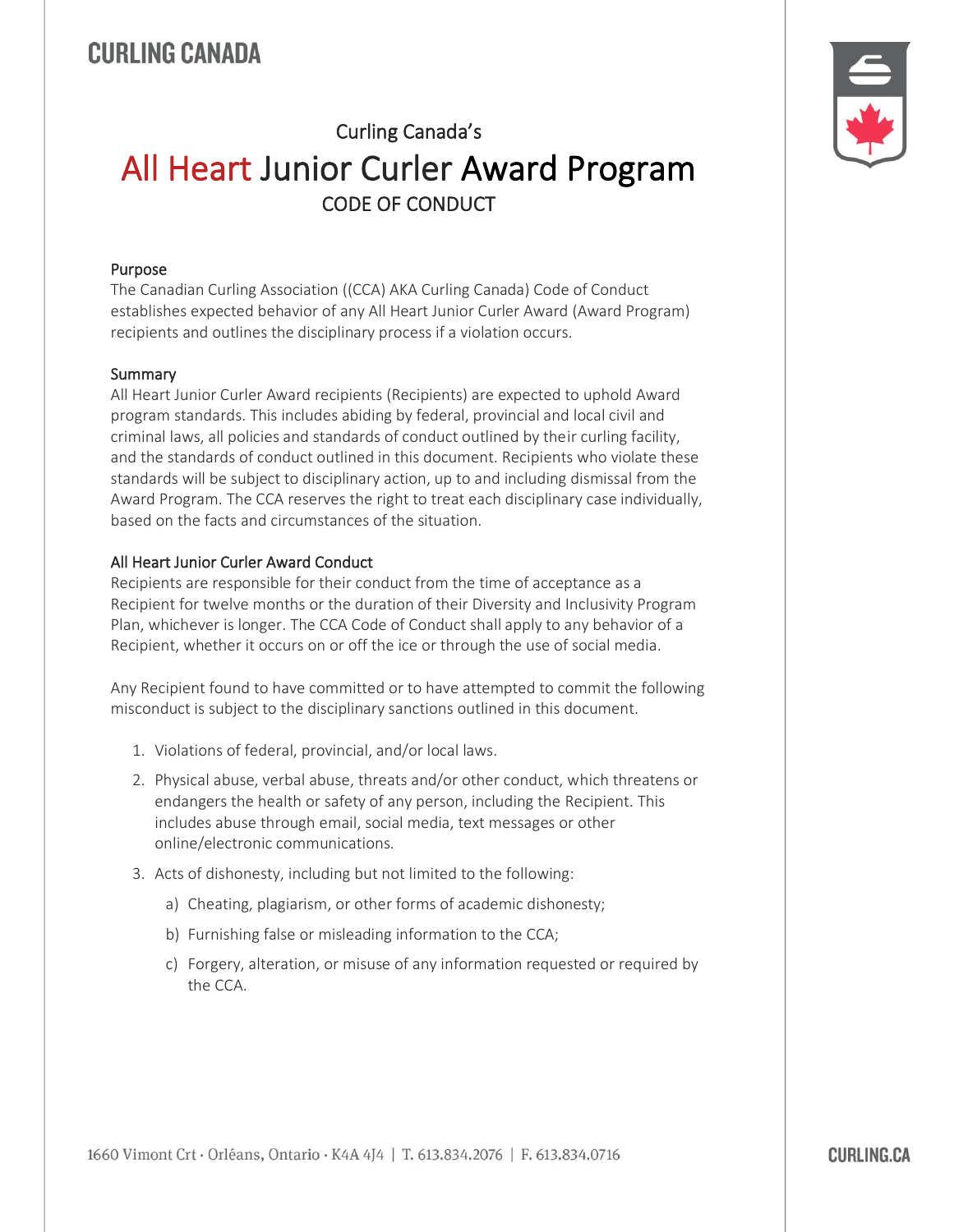

- 4. Use of banned substances that are in contravention to the rules of the IOC, the World Curling Federation and the Canadian Policy on doping in sport.
- 5. Possessing, using, manufacturing, distributing or selling alcoholic beverages in violation of law or the policies of the college or university attending.
- 6. Theft of and/or damage to public property or property belonging to another.
- 7. Harassment, which consists of any verbal, written or physical conduct that is intended to, or likely will, threaten, intimidate or annoy another person. This includes harassment through email, social media, text messages or other online/electronic communications.
- 8. Sexual misconduct or obscene/indecent behavior.
- 9. Retaliation against a person who reports an alleged violation of the code or testifies, assists or participates in a conduct proceeding or investigation.
- 10. Misuse and/or abuse of social media.
- 11. The slandering or public denunciation of the CCA, Curling Canada, the Curling Canada Foundation, the All Heart Junior Curler Award program or its staff. This includes through email, social media, text messages or other online/electronic communications.

#### Disciplinary Procedures

The following procedures apply to conduct violations. Recipients may be subject to both appropriate CCA sanctions, as well as any appropriate college or university sanctions.

The following steps outline the All Heart Junior Curler Award Recipient disciplinary procedures:

- 1. The Recipient will be notified of the alleged infraction and asked to submit in writing his or her account of the incident, admitting or denying each alleged violation. Failure to respond will be an admission of all the alleged violations.
- 2. The Award Program Selection Committee will meet and review the facts and circumstances of the case. The committee has the sole authority to determine the appropriate level of disciplinary action in its sole discretion. The committee reserves the right to treat each disciplinary case individually, based on the facts and circumstances of the situation. The committee, in its sole discretion, will determine whether a face-to-face meeting with the Recipient is required. Written notice of the committee's decision will be provided to the Recipient.